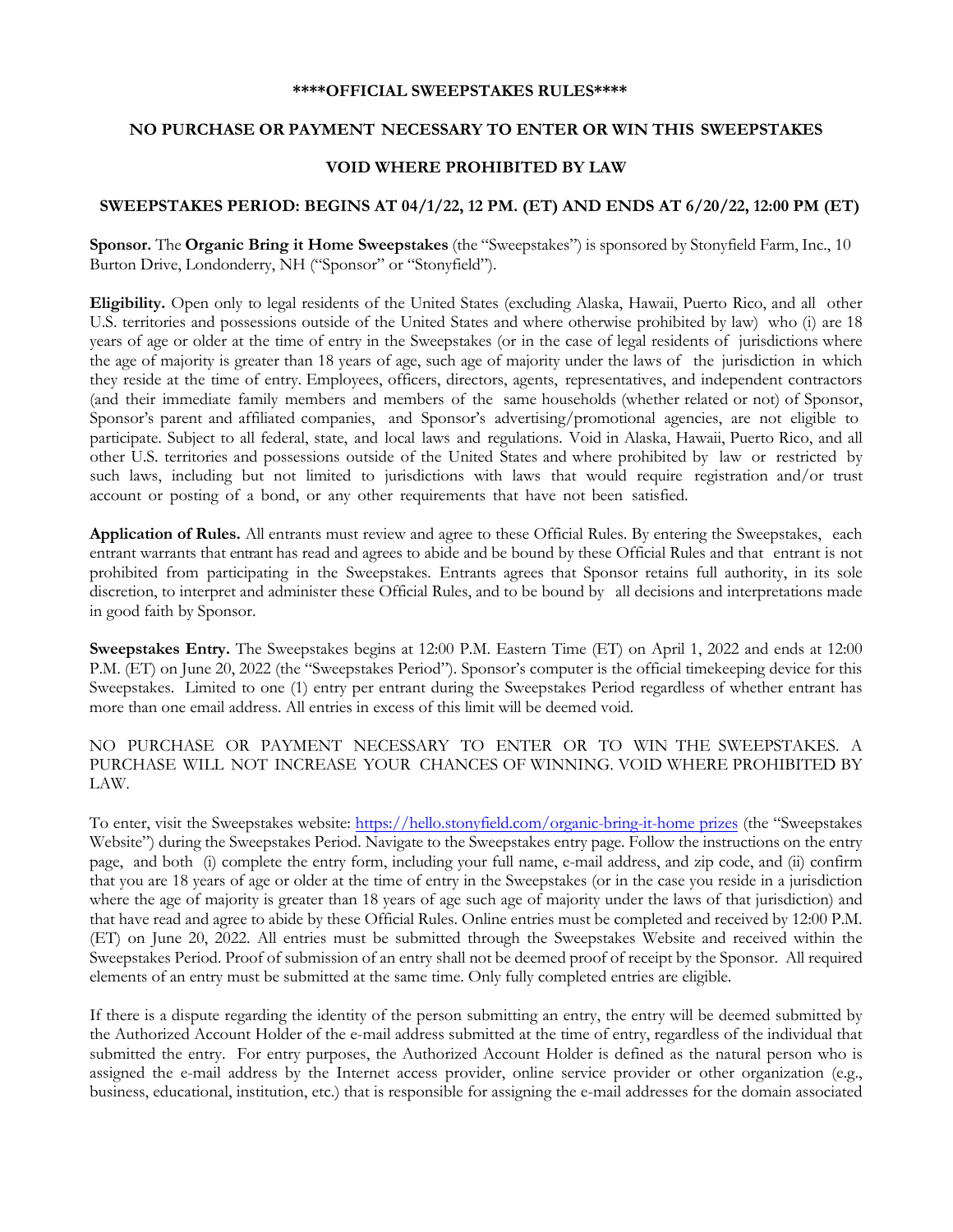with the e-mail address submitted with the entry. The potential winner may be required to show proof of being the Authorized Account Holder.

By submitting an entry, each entrant opts in to receive via e-mail Sponsor's newsletter and/or other information related to Sponsor's products, programs and/or promotional activities. An entrant may opt-out/unsubscribe from such communications at any time by checking the unsubscribe link located within each e-mail communication received from Sponsor. An entrant may also opt-out of receiving these communications at any time by contacting Sponsor through its Contact Us page located at [https://www.stonyfield.com/contact-us/.](https://www.stonyfield.com/contact-us/)

Entries that have been generated by a script, macro, bot, or any other automated means will be deemed void. Entrants may not register with multiple e-mail addresses nor may entrants use multiple devices or artifices to enter the Sweepstakes as multiple entrants. Any entrant who attempts to enter with multiple accounts under multiple identities will be disqualified in Sponsor's sole discretion.

Neither Sponsor nor its service providers are responsible for lost, late, incomplete, illegible, mutilated, inaccurate, or misdirected entries, or for any problems of any kind whether mechanical, human or electronic, including, but not limited to, computer, telephone, cable, network, satellite, electronic or Internet hardware or software malfunctions, failures, connections, availability or garbled or jumbled transmissions, or service provider/Internet/web site/use net accessibility or availability, traffic congestion, or unauthorized human intervention. Sponsor reserves the right to suspend or terminate the Sweepstakes in the event of any such problem. Sponsor is not responsible for any change of mailing address of entrants.

Entries not in compliance with these Official Rules will be disqualified. Sponsor shall have the absolute right to determine if an entry is in compliance with these Official Rules without notice to the person attempting to enter.

In addition to complying with the foregoing requirements, to be eligible, each entrant must also be able to make the warranties and representations set forth in the Warranties and Representations section below.

**Warranties and Representations.** By submitting an entry, each entrant warrants and represents to Sponsor that (a) the information contained in the entry is true and correct in all material respects and that Sponsor may rely on such information in its efforts to comply with applicable laws and regulations; (b) entrant has all of the rights and authority necessary to submit the entry in the Sweepstakes in compliance with these Official Rules, including the right to contract in entrant's own name and the right to grant the rights granted hereunder; (c) at the time of submitting the entry or any time thereafter, the entry does not and will not contravene any contractual, legal or other obligation, of entrant.

**Use of Entrant Information.** As permitted by law and in accordance with these Official Rules, each entrant agrees that Sponsor may use the information that entrant provides in connection with the Sweepstakes for the purposes and within the context of the Sweepstakes, for Sponsor's internal purposes, and for any other purposes outlined in these Official Rules. In the event of a conflict between these Official Rules and Sponsor's Privacy Policy available at [https://www.stonyfield.com/privacy-statement/,](https://www.stonyfield.com/privacy-statement/) to the extent it applies, these Official Rules shall control.

**Selection of Winner.** Each eligible entry submitted during the Sweepstakes Period will be entered into a random drawing to be held at the conclusion of the Sweepstakes Period. One potential winner will be selected at random by Sponsor, whose decision will be final and binding, from all eligible entries received during the Sweepstakes Period within forty-eight hours after the Sweepstakes Period ends. Odds of winning depend on the number of eligible entries received during the Sweepstakes Period.

In the event a winning entry is discovered to be invalid for any reason whatsoever or the person who submitted the winning entry either fails to comply with these Official Rules prior to delivery of the prize or refuses the prize, or any portion thereof, the prize will be forfeited and awarded to an alternate winner selected at random from the remaining eligible entries at Sponsor's discretion. An alternate winner will be selected at random from the remaining eligible entries until the prize has been awarded.

**Prize.** A single prize will be awarded to one (1) winner of the Sweepstakes, which shall be comprised of the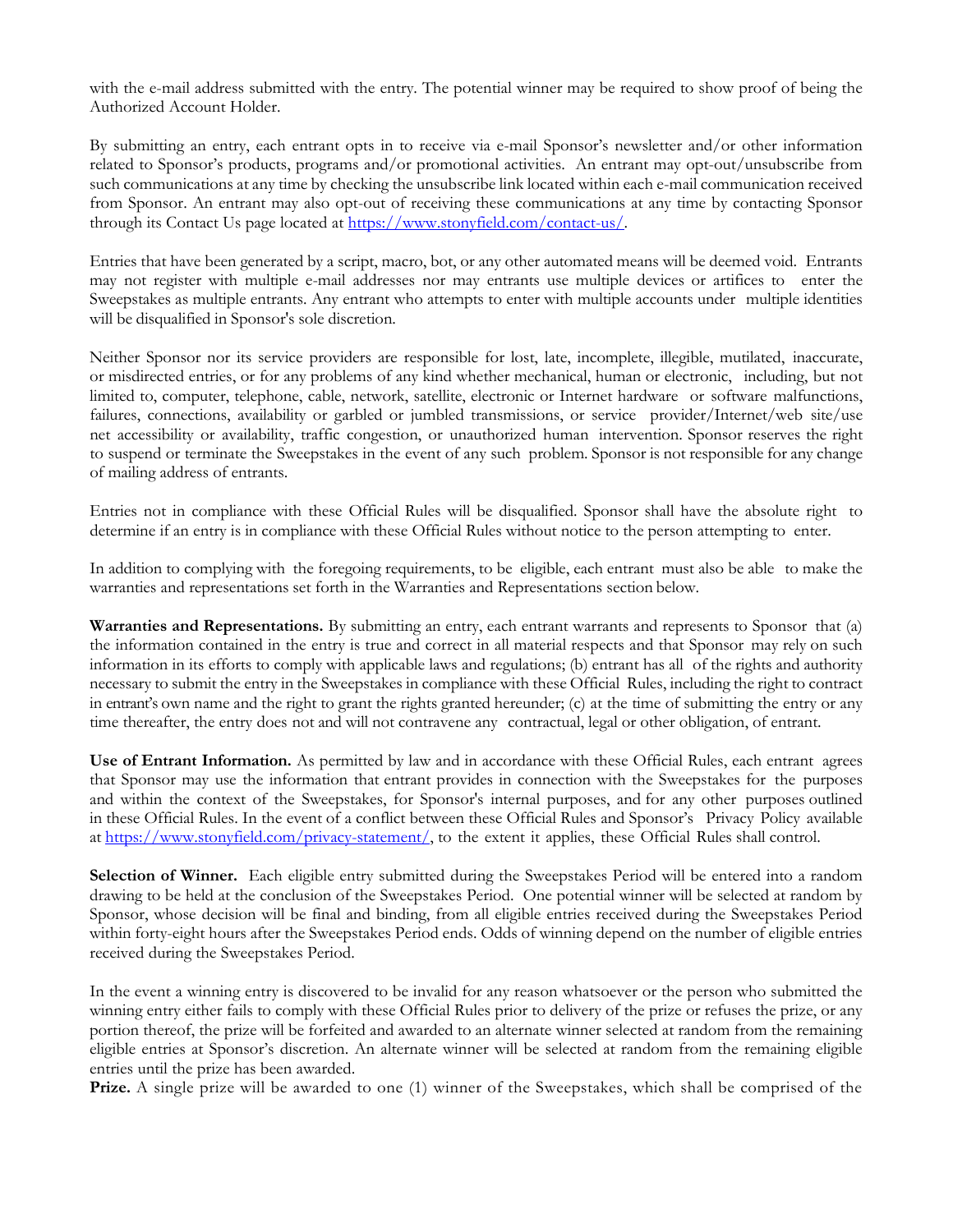following:

| <b>DESCRIPTION OF PRIZE</b>                                                                                                                                                                                        | <b>APPROXIMATE</b><br><b>RETAIL VALUE</b><br>$(*ARV")$ |
|--------------------------------------------------------------------------------------------------------------------------------------------------------------------------------------------------------------------|--------------------------------------------------------|
| One (1) Whole Foods Market \$1000 gift card                                                                                                                                                                        | \$1,000.00                                             |
| One (1) Lowe's \$5,850 gift card (to aid winner with the purchase of energy efficient<br>appliances and LED light bulbs)                                                                                           | \$5,850.00                                             |
| One (1) Smart Lawn Plan from Sunday Lawn, consisting of eight (8) nutrient pouches,<br>one (1) soil test, one (1) weed control concentrate, one (1) reusable one gallon sprayer,<br>and two (2) bags of grass seed | \$266.00                                               |
| One (1) Garden Goods \$1000 gift card                                                                                                                                                                              | \$1,000.00                                             |
| Twelve (12) solar powered landscaping walkway lights                                                                                                                                                               | \$100.00                                               |
| One (1) Google Nest Smart Thermostat (installation services not included)                                                                                                                                          | \$250.00                                               |

# **THE AGGREGATE ARV OF THE PRIZE IS \$8,466.00.**

Specifics relating to the prize not specified herein are at sole discretion of Sponsor. Gift cards usage is subject to each gift card's issuing company's terms and conditions, including expiration dates, if any. The winner is solely responsible for any costs and expenses due in connection with the prize not specified herein. The prize may not be transferred or assigned, except at the Sponsor's sole discretion. No cash value or substitution of the prize will be permitted or provided, except that Sponsor, in its sole discretion, may provide a prize of comparable or greater value. Receipt of the prize is conditioned upon compliance with all applicable federal, state, and local laws, rules and regulations and these Official Rules. Sponsor will not replace a lost or stolen prize.

The winner is solely responsible for reporting and paying any and all applicable federal, state, and local taxes due in connection with the prize awarded. The winner will be required to complete and submit an IRS Form W-9 for receipt of a prize awarded to the winner valued at \$600.00 or more. Failure to submit a complete IRS Form W-9 when required will result in forfeiture of the prize. Receipt of any prize is conditioned upon compliance with all applicable federal, state, and local laws, rules and regulations and these Official Rules.

**Notice/Verification of Potential Winner.** The potential winner must continue to comply with all terms and conditions of these Official Rules, and winning is contingent upon fulfilling all requirements and verification by Sponsor of eligibility. Sponsor will attempt to notify the entrant who is selected as a potential winner by e-mail within three (3) business days of selection. If an entrant does not respond to such notification within forty-eight hours of notification being sent by Sponsor or cannot or refuses to accept the prize, or any portion thereof, the prize will be forfeited and an alternate potential winner will be selected at random from the remaining eligible entries. Sponsor shall not be responsible for (i) the failure of a potential winner to receive Sponsor's e-mail for any reason, or for the inability of such potential winner to return Sponsor's e-mail message for any reason; (ii) failed, returned or misdirected notifications due to inaccurate information provided by entrant; or (iii) submissions and/or responses to a winner's notification which are lost, late, incomplete, illegible, unintelligible, misdirected, damaged or otherwise not received, in whole or in part, by Sponsor. The potential winner must continue to comply with all terms and conditions of these Official Rules, and winning is contingent upon fulfilling all requirements. Sponsor reserves the right to require the potential winner to show proof of identity prior to receiving any prize.

Upon contacting a potential winner and determining that such winner has met all eligibility requirements for the Sweepstakes, including without limitation the execution of an affidavit of eligibility and liability/publicity release (except where prohibited by law) and completion of such other documents as Sponsor may reasonably require in order to claim his/her prize, if applicable, such individual will be declared the "winner" of the Sweepstakes.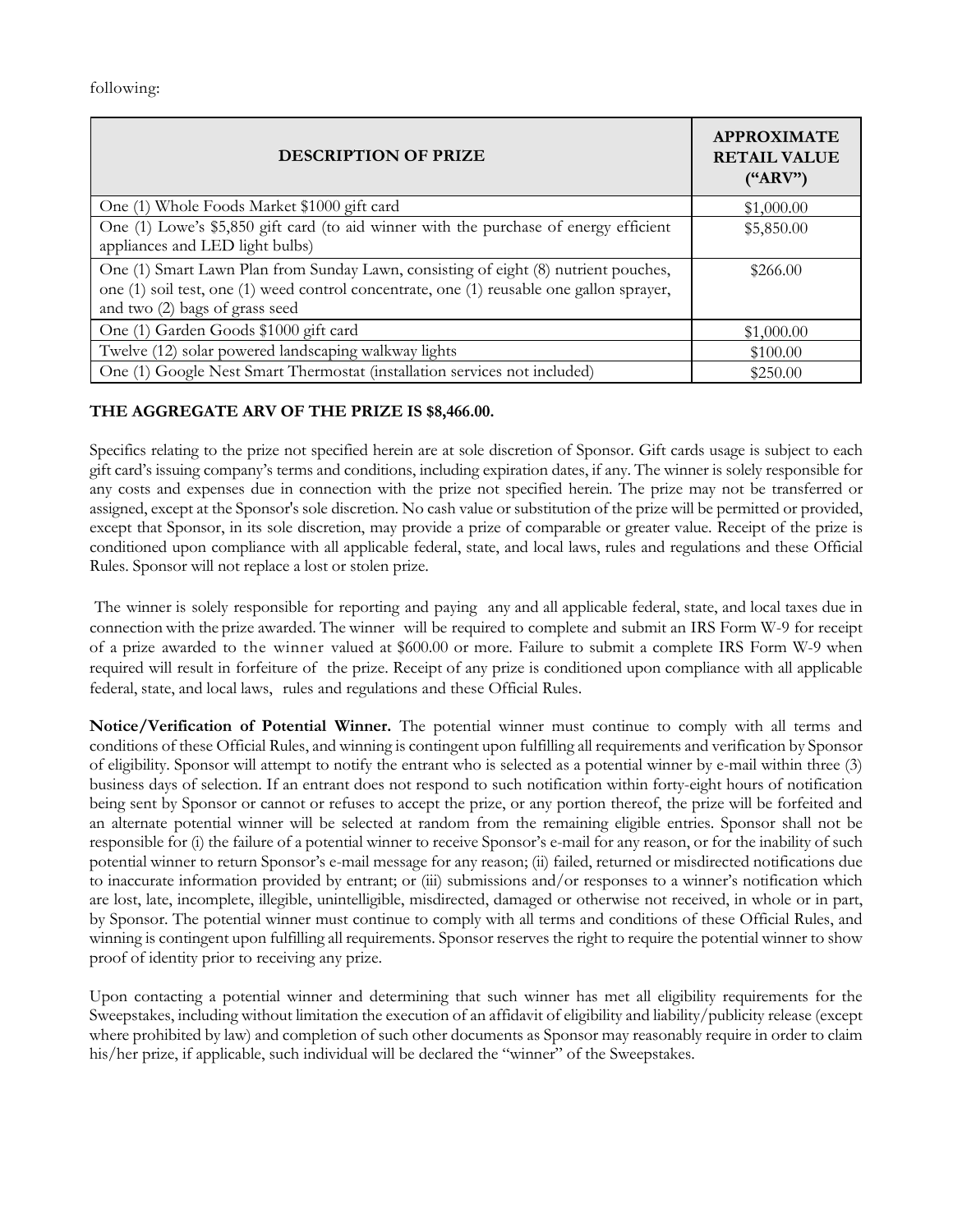**Suspension and Amendments.** Sponsor reserves the right to (i) suspend, modify or cancel this Sweepstakes, at any time in its sole discretion, if the Sweepstakes cannot be operated as planned or in the event any computer virus, worm, bug, tampering, unauthorized intervention, fraud, technical failures or other errors or problems beyond Sponsor's control should corrupt or affect the administration, security, fairness, integrity or proper conduct of the Sweepstakes, or for any other reason and, if this Sweepstakes is cancelled, to select a winner from among the eligible entries in the Sweepstakes drawing prior to the cancellation date or to recommence the Sweepstakes, at such time(s) and upon such terms and conditions as Sponsor shall deem reasonable under the circumstances; and (ii) extend the Sweepstakes Period, by providing notice on the Sweepstakes Website, if Sponsor determines, in its sole discretion, that there is an insufficient number of eligible Sweepstakes entries or in the event of unexpected difficulties or other causes beyond Sponsor's control.

**Announcement of Winner.** The winner will be announced and posted by Sponsor on the Sweepstakes Website, following the completion of the Sweepstakes and verification of the winner. The winner may also be announced on https://www.stonyfield.com/ and/or Sponsor's Facebook, Twitter, TikTok, and/or Instagram sites currently located at [https://www.facebook.com/stonyfield/,](https://www.facebook.com/stonyfield/) [https://twitter.com/Stonyfield,](https://twitter.com/Stonyfield) <https://www.tiktok.com/@stonyfield> and/or [https://www.instagram.com/stonyfield/.](https://www.instagram.com/stonyfield/)

**Use of Winner's Names and Likeness.** By submitting an entry, each entrant, acknowledges and agrees that, if selected as a winner, Sponsor may announce the winner's first name and state of legal residence on the Sweepstakes Website, www.stonyfield.com, and/or Sponsor's Facebook, Twitter, TikTok, and/or Instagram sites currently located at [https://www.facebook.com/stonyfield/,](https://www.facebook.com/stonyfield/) [https://twitter.com/Stonyfield,](https://twitter.com/Stonyfield) <https://www.tiktok.com/@stonyfield> and/or [https://www.instagram.com/stonyfield/.](https://www.instagram.com/stonyfield/) A winner who accepts a prize will be deemed thereby to have granted to Sponsor the right, at any time and from time to time, to print, publish, broadcast and use, worldwide and in any media now known or hereafter developed, including but not limited to, the Internet and world wide web, the winner's name, portrait, picture, voice, likeness and biographical information as news or information and for advertising and promotional purposes without additional consideration, or right of review or notification, except where prohibited by law, and to have agreed to provide documentation in writing to confirm the foregoing promptly upon request by Sponsor.

**Release of Liability.** By participating in the Sweepstakes, each entrant agreesthat Sponsor, and its parent and affiliated companies, and their respective successors and assigns, and any and all of their respective officers, directors, shareholders, employees, agents, representatives, licensees, and advertising and promotion agencies (collectively, the "**Released Parties**"), shall not be liable for any personal injury, death, loss or damage of any kind or any other causes of action or claims related to entrant's participation in the Sweepstakes, any Sweepstakes-related activity, or acceptance or use of the prize awarded, or any portion thereof, and/or based on publicity rights, defamation or invasion of privacy. By participating in the Sweepstakes, each entrant agrees to release and discharge, and hereby releases and discharges, for himself/herself, the Released Parties from any liability arising from or related to the Sweepstakes, including without limitation, liability arising from or related to claims for personal injury, death, property damage, or claims based on publicity rights, defamation, or invasion of privacy.

**Indemnification.** Each entrant agrees to indemnify, defend and hold harmless the Released Parties from and against any loss, damage or expense (including court costs and attorneys' fees) that any or all of them may suffer or incur as a result, directly or indirectly, of, or in conjunction or connection with entrant's participation in the Sweepstakes, any Sweepstakes-related activity, receipt, acceptance, use and/or enjoyment of the prize awarded, or any portion thereof, and/or any breach or alleged breach of any warranty or representation made by entrant in connection with the Sweepstakes.

**Unlawful Conduct and Disqualification.** Sponsor reserves the right, in its sole discretion, to disqualify any entrant who Sponsor determines, in its sole discretion, has (a) tampered with the entry process or the operation of the Sweepstakes or of any web site owned, operated or controlled by Sponsor or its parent or affiliated companies; (b) was ineligible to participate in the Sweepstakes; (c) submitted more than the allowed number of entries; or (d) otherwise acted in an unlawful manner and/or in violation of these Official Rules. Robotic, automated, programmed, or computer-generated entries or mechanical reproductions are prohibited, and any use of such devices or entry